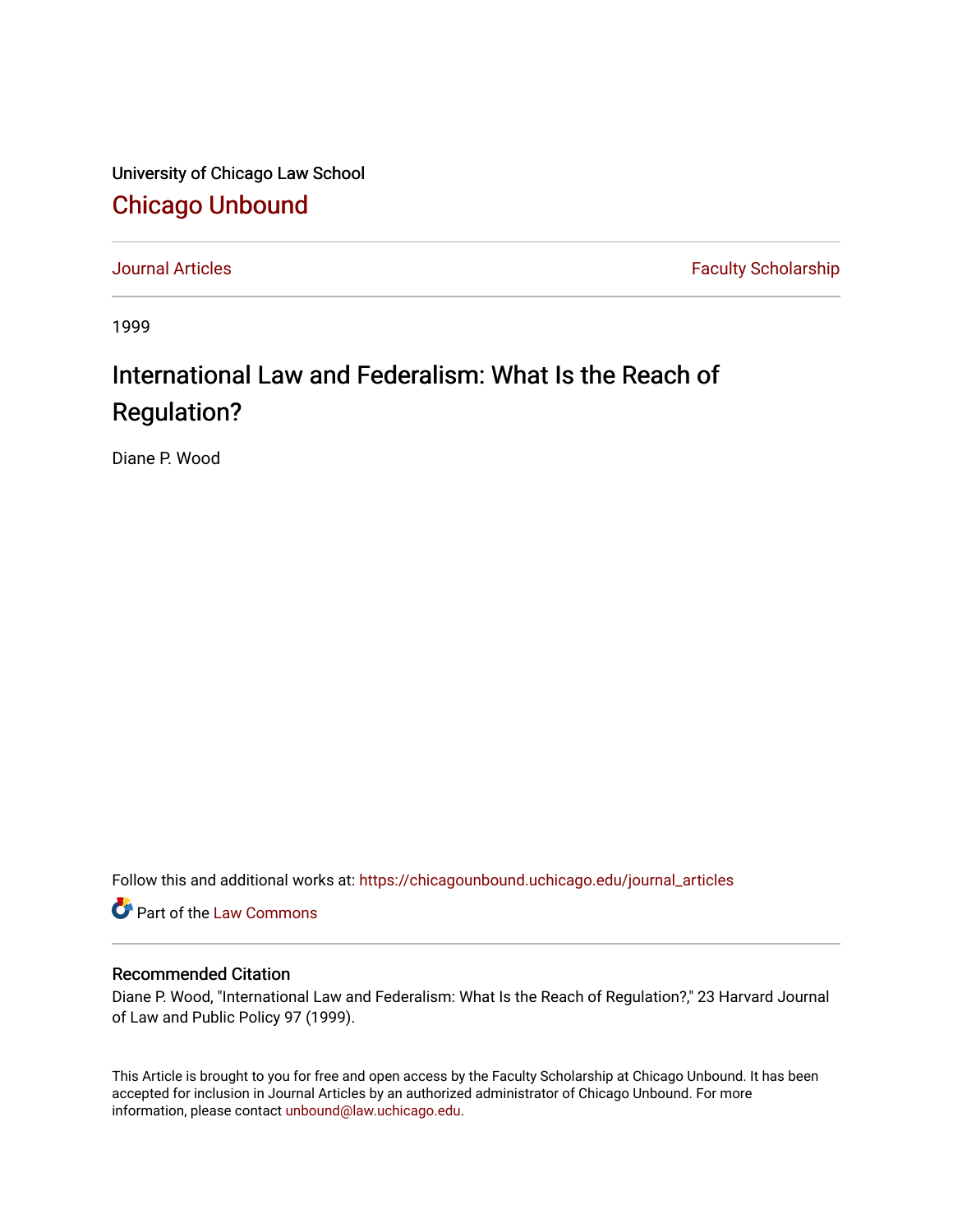# INTERNATIONAL LAW AND FEDERALISM: WHAT IS THE REACH OF REGULATION?

# DIANE P. WOOD\*

When many of us think about international law, our first impulse might be to imagine a theoretical body of precepts and propositions, honored only in the breach, that has little to do with "the real world." Visions of musty rooms, earnest professors, and tomes written in French may also come to mind. My personal view is that there is much more to traditional public international law than this unfavorable stereotype suggests, but that is not what I would like to discuss in this paper. Instead, my topic is one of more pressing importance: at what level of government will antitrust law reside from this point forward? This formulation may take a few liberties with the topic of this panel, which concerns international law and federalism and asks what the *reach* of regulation is, but the only sense I could make of the first part of the topic- international law and federalism-was to interpret it as a question about the international equivalent of our internal federalism debate: namely, should antitrust regulation (whatever that may mean) occur at the national level or at some "higher" level, either regional or global? This question about the reach of regulation could be either positive or normative: it could ask how far, beyond any one country's physical territory, economic regulation can reach as a practical matter, or it could ask about the optimal degree of so-called extraterritoriality. I will focus on the second of these two possibilities, and I hope to show how the answer to that question helps to answer the first one.

<sup>.</sup>Circuit Judge, **U.S.** Court of Appeals for the 7th Circuit, and Senior Lecturer in Law, The University of Chicago Law School. This essay is a revised version of oral remarks presented at the Federalist Society Eighteenth Annual Student Symposium at The University of Chicago Law School on April **9-10,1999.**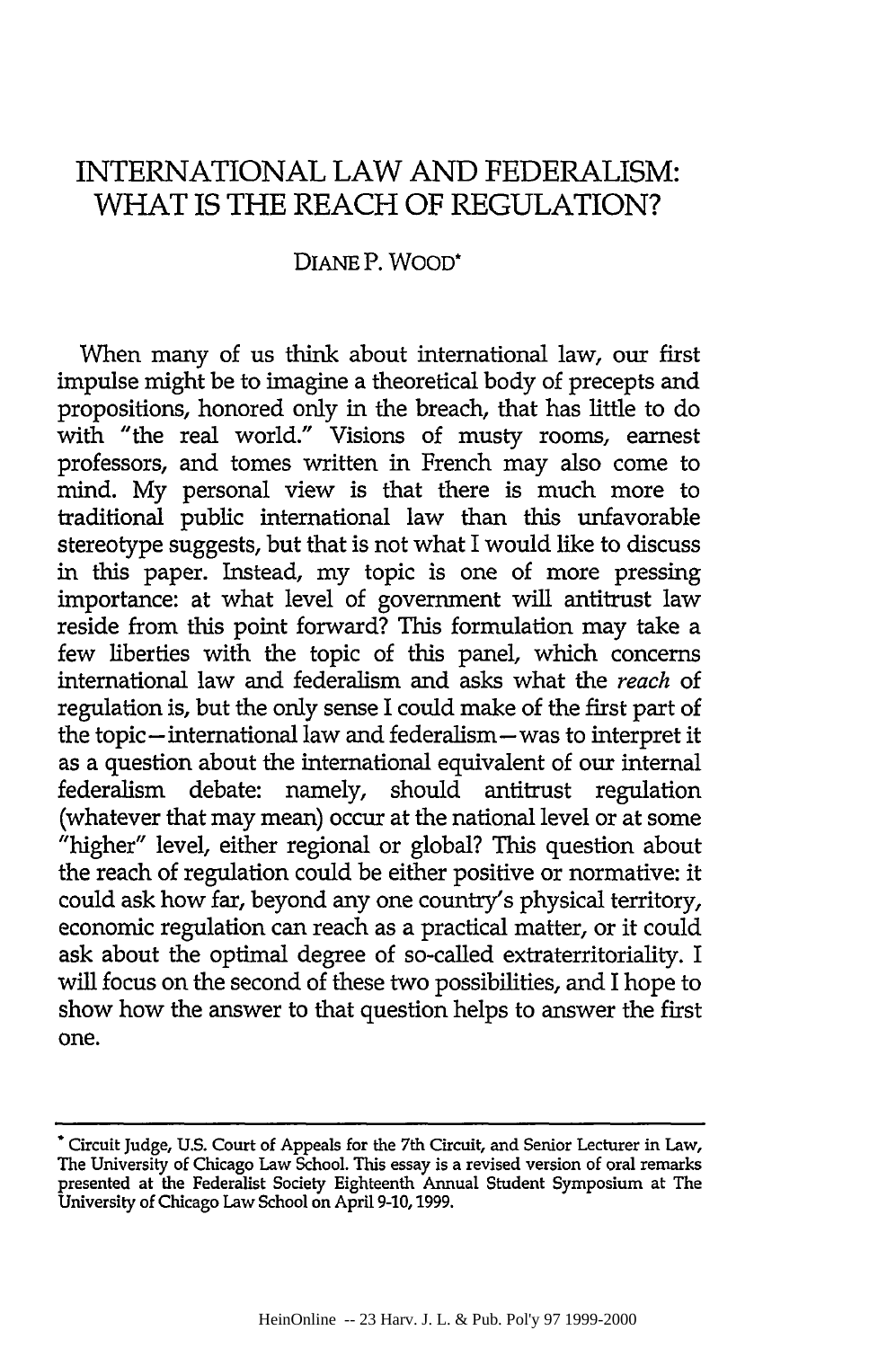#### I. INTERNATIONAL LAW **AND** FEDERALISM

With the exception of the period immediately following World War II, when the leading Western nations created a new world economic order that eventually included the General Agreement on Tariffs and Trade **("GATT"),** the International Monetary Fund, and the World Bank, there has never been a time when "world" antitrust law-or competition law, as almost every other country in the world calls this field-was more actively on the table as a serious topic of negotiation. In the late 1940s, the drafters of the unsuccessful Havana Charter included "restrictive business practices" as one of the areas that would fall under the jurisdiction of the proposed International Trade Organization ("ITO").<sup>1</sup> But, in no small part because of opposition that developed within the United States, the Havana Charter never went into effect, we never had an ITO, and the chance for world competition law was lost.

The drafters of the Havana Charter thought it only logical to include rules about restrictive business practices in their master document.2 In part, undoubtedly, this was for political reasons. People had not forgotten the power of the pre-war German cartels, or the role they played in supporting the Nazi empire.<sup>3</sup> In part, these rules reflected the broader American effort to export laws and secure democracy in the face of the growing threat from the Cold War.4 There were also economic reasons, or so the drafters would have argued. Thanks to the trade agreements reached in 1947, the ruinously high tariffs of the Smoot-Hawley era started to come down appreciably.<sup>5</sup> The hope was that this agreement would assure better access to

*<sup>1.</sup>* See Havana Charter for an International Trade Organization, at 86-91, **U.N.** Doc. E/C.2/78 (1948) [hereinafter Havana Charter].

*<sup>2.</sup>* See id.

*<sup>3.</sup>* See, e.g., CORWIN **D.** EDWARDS **ET AL,** A CARTEL POLICY FOR **THE UNITED** NATIONS (1945) (reviewing the cartel problem and arguing for an international policy against them).

<sup>4.</sup> For example, President Roosevelt's Secretary of State, Cordell Hull, stated that "[a] world in economic chaos would be forever a breeding ground for trouble and war." JOHN LEWIS GADDIS, THE UNITED STATES AND THE ORIGINS OF THE COLD WAR, 1941-1947 **18** (1972) (quoting 2 CORDELL HULL, THE MEMOIRS OF CORDELL HULL **1681** (1948)).

**<sup>5.</sup>** The Smoot-Hawley tariff bill of **1930** provoked the United States' major trading partners into imposing retaliatory tariffs. See generally **JOHN** H. **JACKSON,** WORLD TRADE **AND** THE LAW OF GAIT **(1969).**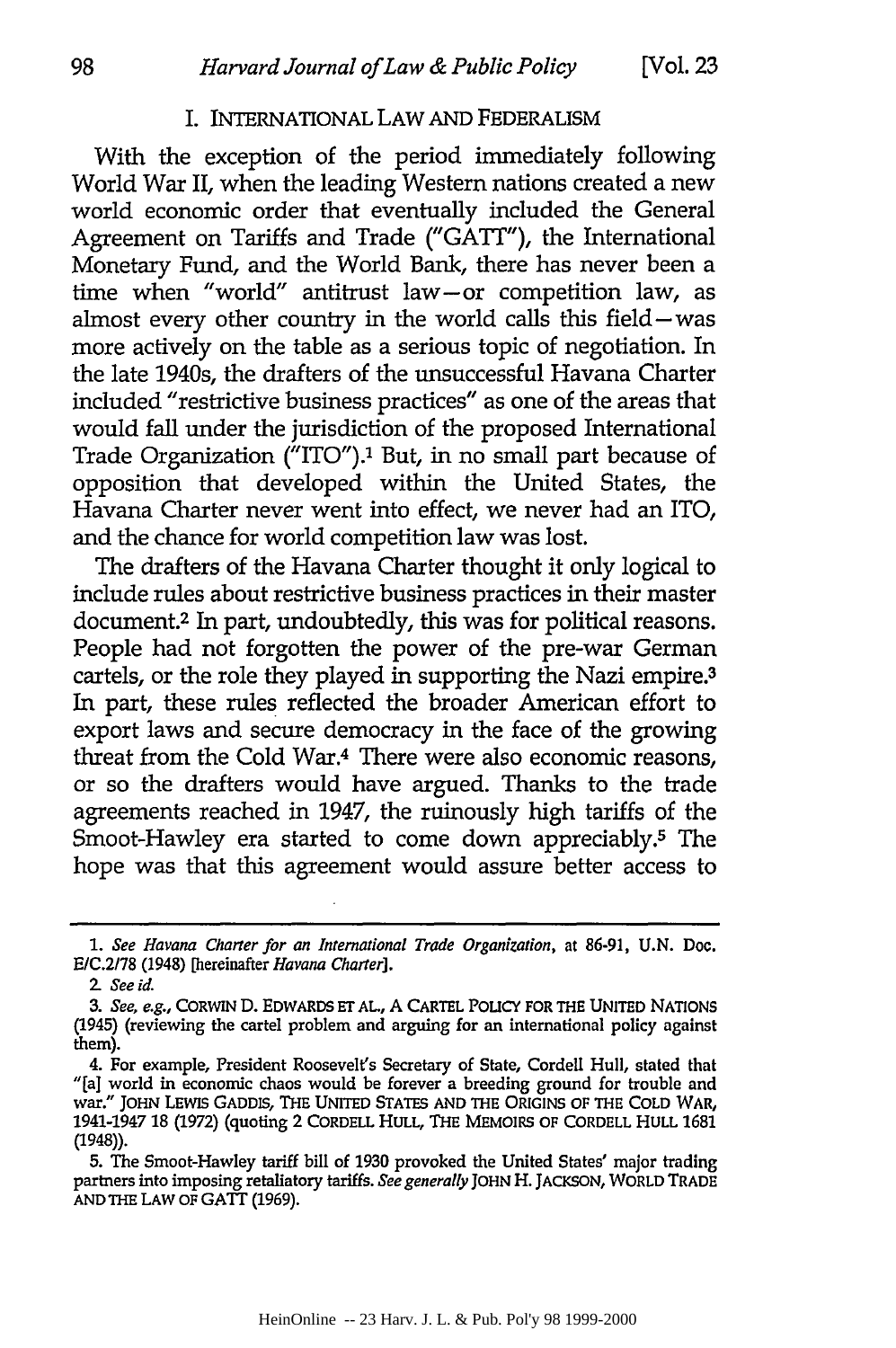foreign markets for the exporters of each GATT signatory. But that promise of access would be empty if restrictive, private anticompetitive practices reared up and continued to prevent foreign penetration of markets, or **if** foreign capital could not flow readily from one country to another. For that reason, the Havana Charter included rules on investment and on competition. 6 I will have more to say about this alleged "market access" rationale for international competition rules, but for now it is enough to note that the idea has been around since the late 1940s.

Another idea also lay behind the proposed globalization of antitrust rules, and it was one that referred back to the genesis of American law in this field. It was appealingly simple: to the extent that business practices occur at a global level, the rules that regulate them must be imposed and enforced at the same global level. In other words, if there is an international cartel in aluminum, oil, ocean shipping, or lead, national regulators will be unable to take effective steps to stop it, at least without engaging in the kinds of extraterritorial regulation that raises everyone's hackles. Only one country had either the inclination or the ability to get away with that. The United States, people claimed, saw the same thing in the latter part of the nineteenth century, when the big trusts were able to move around from state to state and evade the efforts of state authorities to prevent their abusive practices. Standard Oil is the classic example of this tactic, but other trusts were doing the same thing.7 Only when regulatory power shifted "up" to the level of the national market, with the passage of the Sherman Act<sup>8</sup> in 1890, did antitrust law gain some bite for the new economic environment.

But we all know that emulation is the sincerest form of flattery. Perhaps we should have been worried that there was hardly a stampede from the rest of the world in the wake of the Sherman Act to copy our example. True, the Canadians beat us by one year in passing the first version of their own

**8. 15 U.S.C.** §§ **1-7** (1994).

*<sup>6.</sup> See Havana* Charter, *supra* note **1,** at **86-91.**

*<sup>7.</sup>* See *generally* **WILLIAM LETWIN, LAW** AND EcoNoMic PoLIcY IN **AMERICA: THE** EVOLUTION OF **THE** SHERMAN ANTI-TRUSr **Acr (1965).**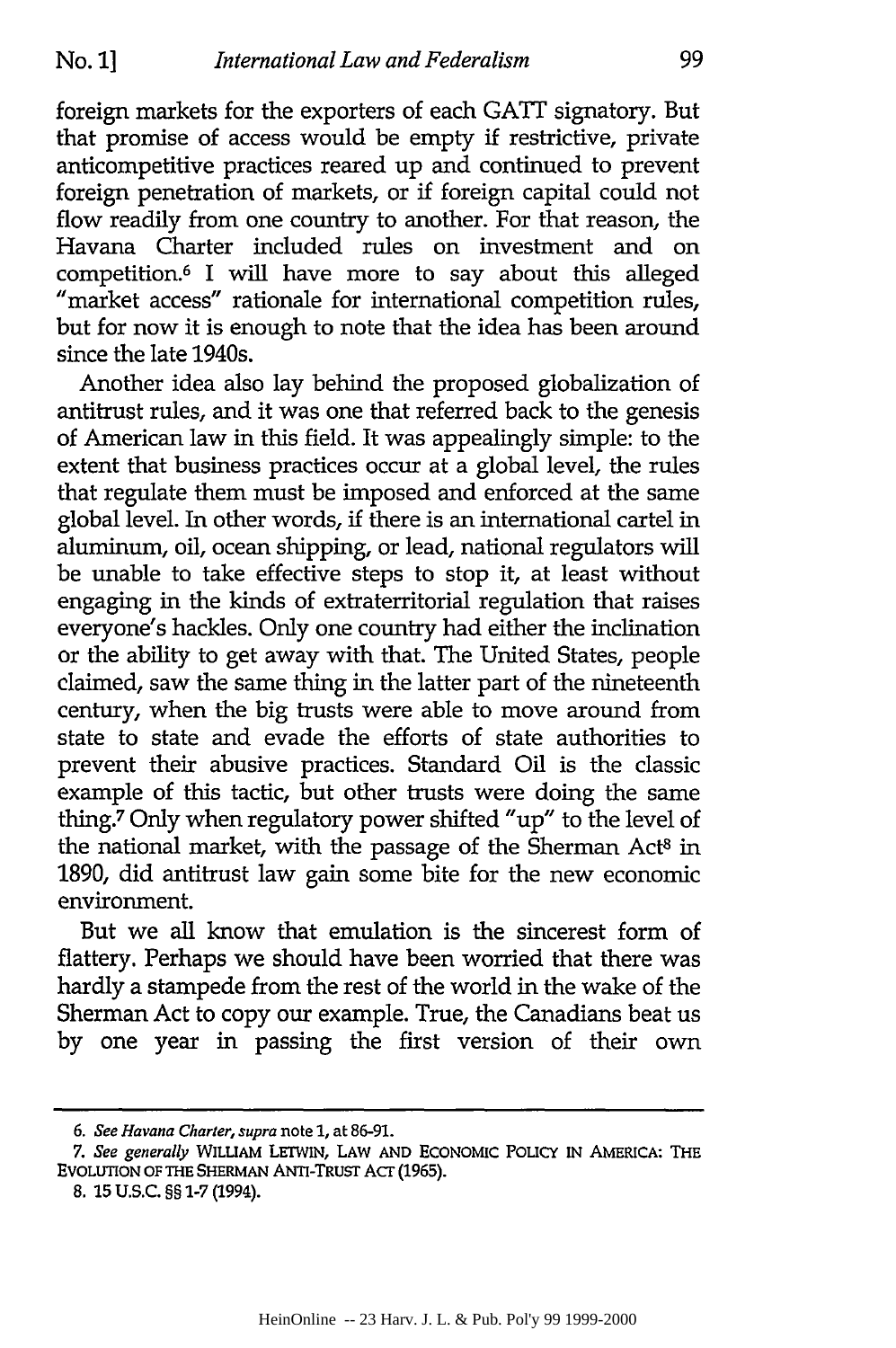competition law in 1889,9 but they would now be the first to admit that the 1889 law was more notable for what it did not accomplish than for what it did. English law concerning monopolies and restrictive practices had become almost defunct by this time. Not until after World War II was there a real glimmer of interest in antitrust from its natural constituents: other market-oriented, developed Western countries. Interestingly, the first sign of change came not in national law but in an international instrument: the European Coal and Steel Treaty, which entered into force on July 25, 1952, with France, Germany, Italy, Belgium, The Netherlands, and Luxembourg as its signatories.10 Articles 65 and 66 of that treaty respectively prohibited anticompetitive agreements and abuses of a dominant position in the coal and steel sector.<sup>11</sup> The language of those articles, with only slight changes-except with respect to mergers-reappears and has become more familiar as Articles 85 and 86 of the Treaty of Rome, which established the European Common Market.<sup>12</sup> Now, we usually refer to this coalition as the European Union ("EU"), although purists maintain that the Economic Community is not a synonym for the Union.<sup>13</sup> Another important change is that the Union has expanded to fifteen Member States. But the reasons why these competition articles appeared in both treaties, and

11. *Id.* at arts. 65-66.

100

<sup>9.</sup> *See* Combines Investigation Act, R.S., ch. 314. In 1986, the Combines Investigation Act was replaced by the Competition Act of 1986, S.C., ch. 26 (1986) (Can.), which has put Canada in the forefront of jurisdictions with strong competition rules. *See also* Calvin S. Goldman, Q.C. & John D. Bodrug, *Antitrust Law and Innovation: Limits on Joint Research & Development and Inter-Company Communication in Canada,* 21 CAN.-U.S. L.J. 127 (1995) (discussing the contours of Canadian antitrust law).

<sup>10.</sup> Treaty Establishing the European Coal and Steel Community, Apr. 18, 1951, 298 **U.N.T.S.** 140.

*<sup>12</sup> See* Treaty Establishing the European Economic Community, Jan. **1, 1958,** arts. **85-86, 298 U.N.T.S. 11.** As a result of the entry into force of the Treaty of Amsterdam, Oct. 2, **1997, 1997 O.J. (C** 340), almost all the Treaty articles have been renumbered. Article **85** is now Article **81,** and Article **86** is now Article **82.** The "Consolidated" version of the Treaty Establishing the European Economic Community is also codified at **O.J.** (C 340) 1 (1997).

<sup>13.</sup> Since the entry into force of the Treaty on European Union, Feb. 7, 1992, **O.J.** (C 224) 1 (1992), (hereinafter "Maastricht Treaty"), there have been three "pillars" that make up the Union: the first concerns economic union and carries forward the treaty<br>provisions for the old European Economic Community or Common Market; the second<br>concerns a Common Foreign and Security Policy (Title V, Ma third concerns Cooperation in the Fields of Justice and Home Affairs (Title VI, Maastricht Treaty).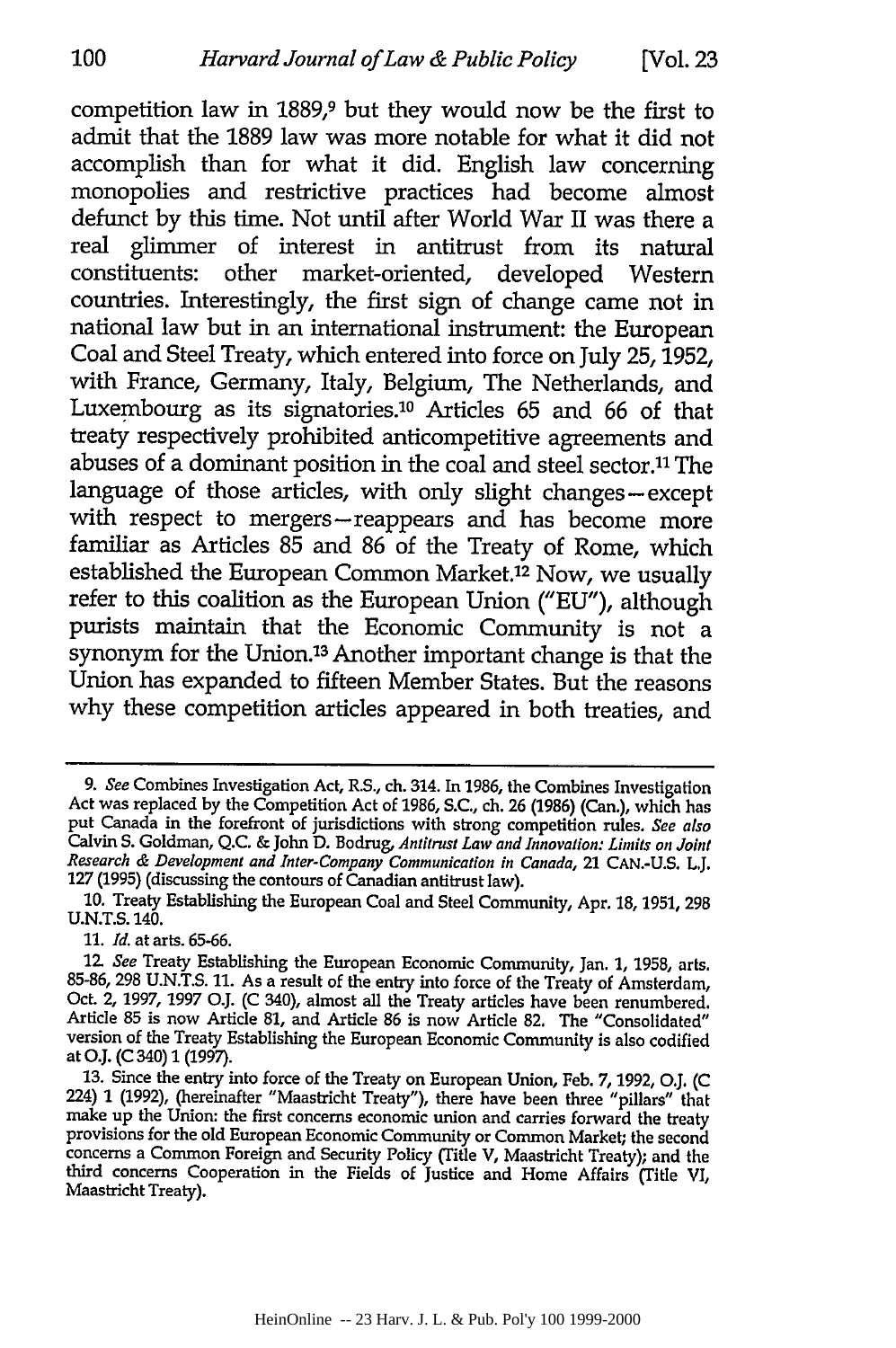why competition law has been such an important part of EU law from the beginning, merit consideration.

Some people thought that these agreements signaled the first steps toward a United States of Europe. Naturally, for this type of deep political and economic integration, the transition would require a European-level set of rules for private economic behavior (including competition). The United States was certainly a cheerleader, if not more, for this way of thinking.14 The most commonly articulated reason for the inclusion of competition rules in the European treaties paralleled the rationale advanced for the Havana Charter: because the Community would dismantle all trade barriers between Member States, it had to make sure that private restraints would not remain and thwart the treaty's goal of market-integration. 15 Some people also argued that cartels and "dominant firms" were also inefficient, and admittedly, that rationale for the competition rules has grown in prominence and importance over the years.16

To make sure their Common Market worked, the Europeans also ceded significant national powers to the Community institutions. They created a court, the European Court of Justice ("ECJ"), with the final say over matters of Community law.'7 Included within the treaties, as interpreted by the ECJ, was the equivalent of a supremacy clause, under which national laws inconsistent with Community law had to give way. $18$ Furthermore, they provided a way for Community legislation, passed by either the Council or the Commission, to have  $\alpha$ <sup>r</sup>direct effect" on citizens of the Member States without the need for mediating legislation at the national level.<sup>19</sup> Finally,

<sup>14.</sup> Recall that General MacArthur had just "given" U.S.-style antitrust laws to the Japanese and that the Americans were "encouraging" the Germans to take much the same step.

*<sup>15.</sup> See, e.g.,* CLAIR WILCOX, **A CHARTER FOR WORLD TRADE 105** (1949).

**<sup>16.</sup>** *See generally JACKSON, supra* note **5.**

**<sup>17.</sup>** *See generally* L. NEVILLE BROWN **&** TOM **KENNEDY,** THE **COURT** OF JUSTICE **OF** THE EUROPEAN **COMMUNITIES** (4th ed. 1994) (describing the history, development, and practice of the **ECJ).**

**<sup>18.</sup>** The supremacy of European Community law has been asserted consistently **by** the European Court of Justice. *See, e.g.,* Case 6/64, Costa v. **ENEL,** 1964 E.C.R. **585** (holding that in any area where the Community has acted, Member States may not act inconsistently with that position).

**<sup>19.</sup>** *See* Case **26/62,** Van Gend en Loos v. Nederlandse Administratie der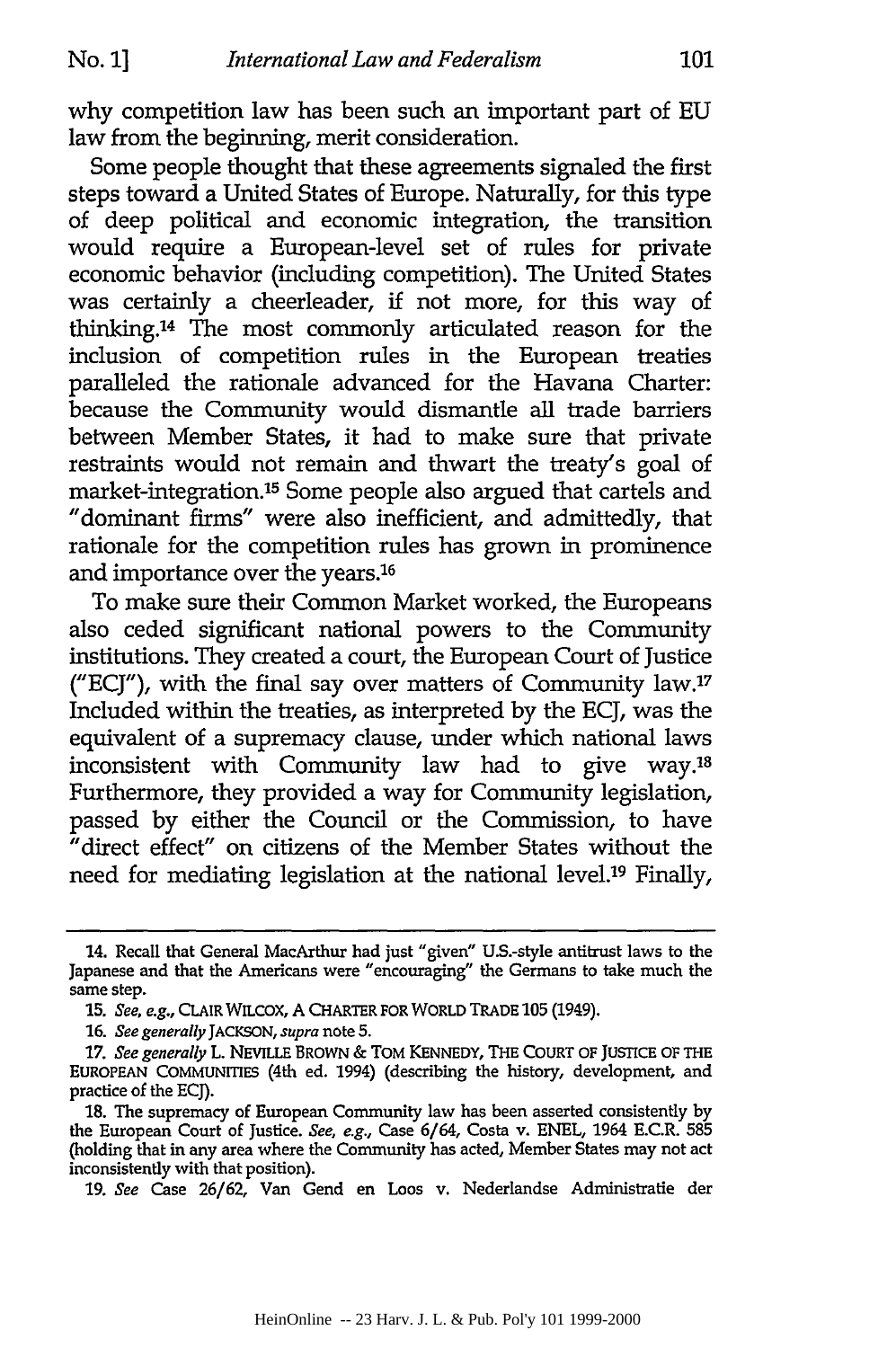they granted powerful direct enforcement tools to the Commission, which in the antitrust field can conduct "dawn raids" on companies, demand production of evidence, impose hefty fines, and otherwise ensure that the law is followed. <sup>20</sup>**I** mention all **this** because today there is a common assumption among many that the need for, and success of, European competition law provides support for the contention that the world community should create world competition rules within the WTO. While the latter is an issue that reasonable people can debate, they should do so without any illusions that anything like the European system would enforce such rules. We must ask whether it is possible to separate the structural aspects of European competition law from its content.

While the Europeans were perfecting their supranational system of competition law, other countries around the world were busy passing their own national laws in this area or in some instances-like the Canadian example I already mentioned- substantially revising and strengthening existing laws.21 Today, out of some **130** members of the WTO, approximately **80** countries have a competition law.22 If we see the glass as half empty instead of half full, we might respond that **80** is still less than half of the **185** member countries of the United Nations and not quite two-thirds of the WTO's membership. Still, especially **if** we consider the economic weight of those countries with competition laws in comparison to those without, an overwhelming volume of world commerce now occurs against a backdrop of either enforced domestic antitrust law or domestic antitrust law that is on the books.

Belastingen, **1963** E.C.R. **1** (ruling that Treaty provisions could have direct effect and that individuals could invoke them before national courts). *See also* Eric F. Hinton, *Strengthening the Effectiveness of Community Law: Direct Effect, Article 5* **EC,** *and the European Court ofJustice,* 31 N.Y.U. **J.** INT'L L. **& POL. 307** (1999).

*<sup>20.</sup> See* Council Regulation 62/204 of 21 February 1962 First Regulation Implementing Articles 85 and 86 of the Treaty, 1959-62 0.J. SPEC. **ED.** 86. *See generally* LENNART RITTER ET AL., EEC COMPETITION LAW: A PRACTITIONER'S GUIDE (1991).

<sup>21.</sup> *See* **THOMAS** H. REYNOLDS **&** ARTURO **A.** FLORES, **FOREIGN** LAW: CURRENT **SOURCES** OF **CODES** AND BASIC **LEGISLATION** IN JURISDICTION **OF** THE WORLD **(1991)** (listing and summarizing major national antitrust and trade regulation (unfair competition) laws).

<sup>22.</sup> The number is vague because it depends somewhat on how the term "competition law" is defined. The great majority of those **80** laws, however, address subjects like cartels, monopolies, and mergers, and thus are recognizable to anyone as members of the antitrust family.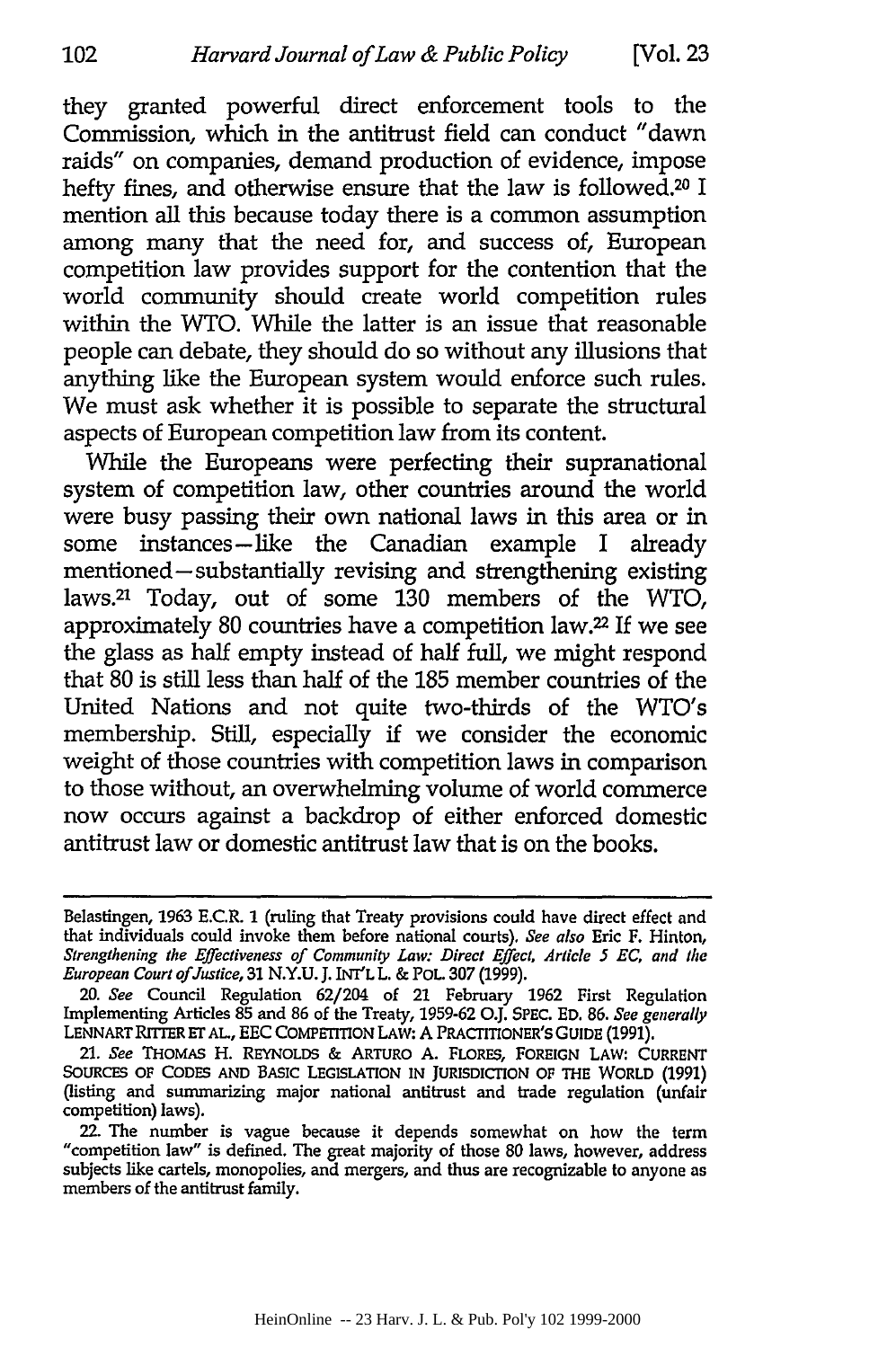In the meantime, just as in Europe, the hopes of the original **GATT** drafters have largely been realized. Tariffs, and even more importantly, nontariff barriers to trade, have plummeted, beginning with the Kennedy Round of multilateral negotiations, accelerating through the Tokyo Round, and finally reaching very ambitious levels in the Uruguay Round.<sup>23</sup> In January 1995, the ITO, renamed the WTO, became the institutional home of the world trading system. The ink was hardly dry on the Uruguay Round agreements and the WTO charter, however, when people began looking to the next frontier. Apparently, it was not enough to implement an ambitious agenda such as devising a more rational approach to the international trade in agriculture, services, government procurement, and other "easy" issues. Instead, three other subjects emerged to dominate the discussion: the environment, workers' rights, and competition.

I have not followed the first two topics closely, but I can attest that competition certainly has staying power. About two years ago, the WTO authorized the formation of a working group to study the desirability of multilateral competition rules. Chaired by Frédéric Jenny,<sup>24</sup> the working group enjoyed strong support from the European Union, which issued a formal paper calling for multilateral competition rules (a pet project of former EC Commissioner Sir Leon Brittan).25 The subject will come up again at the WTO's ministerial meetings in Seattle near the end of this year, and the Europeans are expected to push for the formation of a negotiating group. They, at least, have answered the question implicit in the title "international law and federalism" in favor of an international version of competition regulation at the federal level. They point to the factors I mentioned previously-the experience of the United States in the nineteenth century, their own

<sup>23.</sup> *See* General Agreement on Tariffs and Trade, Apr. 15, 1994, Marrakesh Agreement Establishing the World Trade Organization, Annex **1A,** Legal Instruments-Results of the Uruguay Round, **33** I.L.M. **13.**

<sup>24.</sup> Frederic Jenny is also the vice-chairman of the French Conseil de **la** Concurrence (Competition Council), chair of the Organization for Economic Cooperation and Development's Committee on Competition Law and Policy, and a American-educated economist.

**<sup>25.</sup>** *See* Towards an International Framework of Competition Rules, **COM(96)296** final (June 18, 1996) <http://europa.eu.int/comm/dg04/tracomp1.htm>.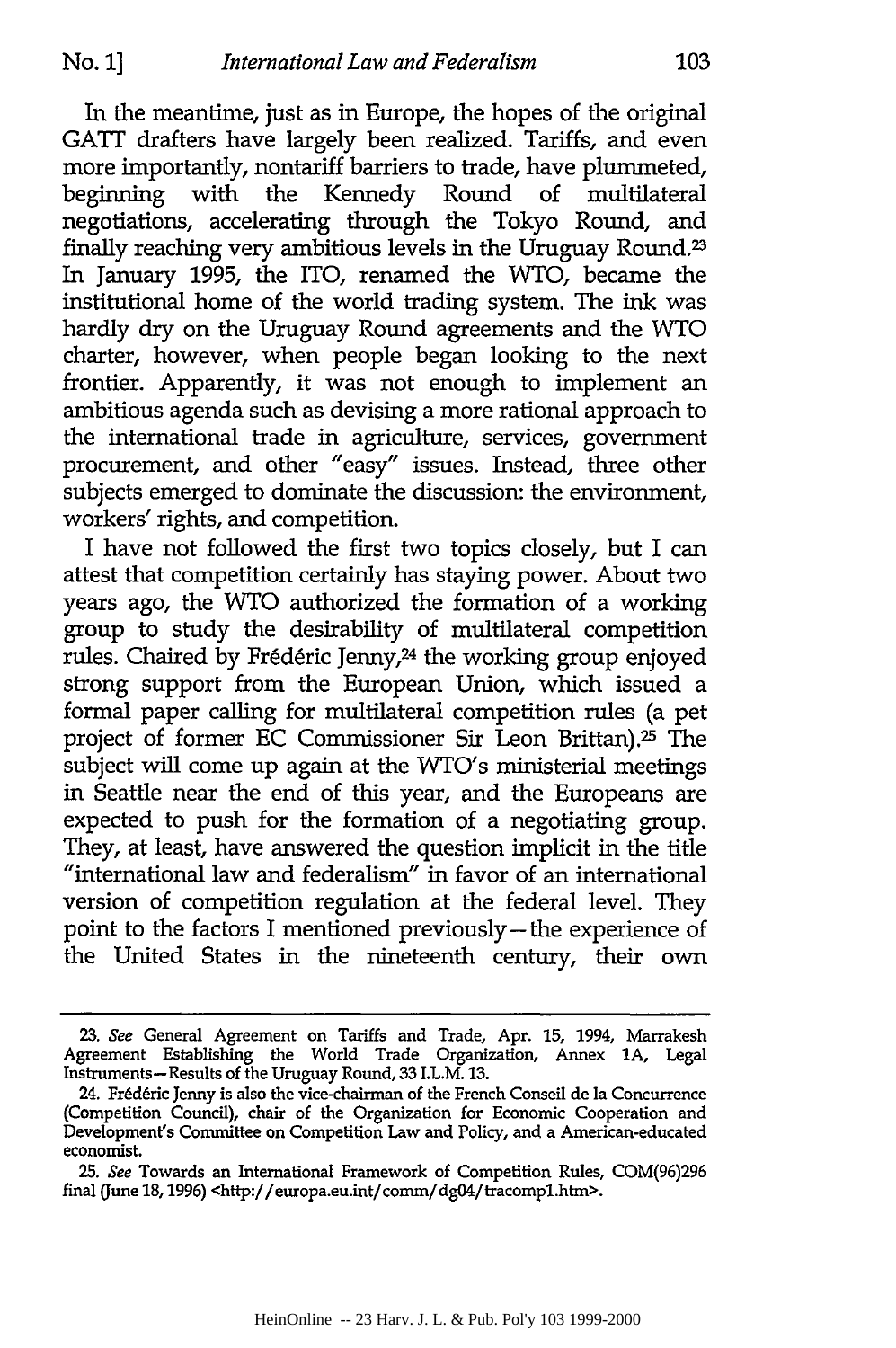experience as they developed as perfect a common market as they could achieve, and the indisputable fact that international economic activity is everywhere-and urge that these factors mean that international rules are essential for competition law.26 It is simply illogical, they argue, to leave antitrust law "down" at the national level, where it is doomed to be ineffective.<sup>27</sup>

I take issue with that view. I do so both for reasons that might be dismissed as "merely" practical and for other reasons that are more principled. I will highlight some thoughts from each set of concerns with the hope of providing a basis for further discussion.

# *A. Practical Reasons for Keeping Competition Rules out of the WTO*

First, significant definitional problems would plague any attempt to internationalize "competition" or "antitrust" law, as those terms mean different things to different people. They have even meant different things to us in the United States at different times over the last **110** years. Which version would we be agreeing to at the WTO level? Would broad, fuzzy principles that could finesse these definitional differences force us to abide by regulations that we believe to be antithetical to free market principles?

Second, the laws of most countries do not follow U.S. antitrust law but instead emulate the European model of competition law. The European approach, not surprisingly, prevails in the EU as a whole-in almost all of the fifteen Member States and in every other European country that aspires to become a full-fledged member of the EU. In fact, part of the price of admission to the EU is the acceptance of the *acquis communitaire* for competition law. In many ways, the European model is fine, especially as it has been used to assist market integration in the Community,<sup>28</sup> but it is far more regulatory than the U.S. version of antitrust, especially when it

*<sup>26.</sup> See generally* Diane P. Wood, *The Impossible Dream: Real International Antitrust,* **1992 U. CHI. LEGAL F. 277 (1992)** (discussing **this point in greater depth).**

**<sup>27.</sup>** *See generally* Joel Davidow, *The Seeking of a World Competition* Code: Quixotic Quest?, in **COMPETITION IN INTERNATIONAL** BUSINESS 361 (Oscar Schachter & Robert **Hellawell eds., 1981).**

**<sup>28.</sup>** *See Wood, supra* note **26,** at **290-93.**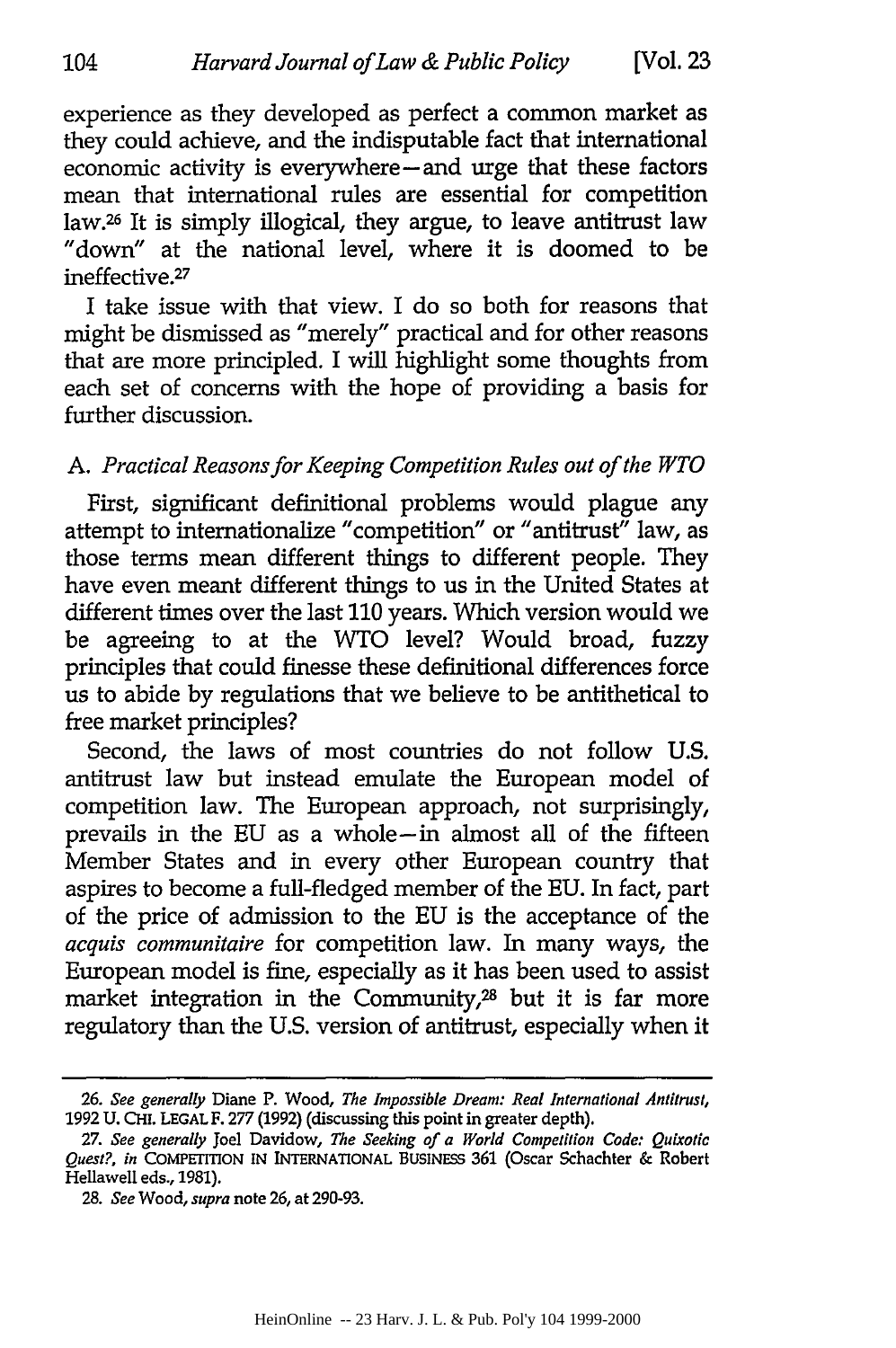comes to single firm conduct.29

Third, the most important element in the political agenda behind world competition rules is a desire to assure "market access" to each country's internal market for foreign firms. Consider, however, the variety of practices that private firms, undeterred by any form of government regulation, might engage in that would effectively deny market access. They would include vertical restraints: exclusive dealing arrangements, tying arrangements, customer restrictions, and the like. The *Kodak-Fuji* dispute over access to the Japanese market is an excellent example.<sup>30</sup> I will agree, for the sake of argument, that any rule designed to force Fuji to open its distribution channels to Kodak might improve Kodak's access to the Japanese market. I will not agree, however, that such a rule necessarily would be consistent with the present state of U.S. antitrust law concerning vertical restraints. Under U.S. law, non-price restraints are condemned only if the firms using them have significant power in a relevant market. The efficiency-enhancing possibilities of many vertical restraints are recognized by the courts. $31$  It is possible that U.S. law might have adopted an ill-considered rule for that area, and thus mere inconsistency may not be a reason to reject change. On the other hand, if one thinks, as I do, that the *Colgate* rule32 basically gets it right, then one should be worried about a strong market access rule that would require domestic firms to deal with foreign firms on a nondiscriminatory basis.

Finally, monitoring systems for international competition rules will be difficult, if not impossible, to create. Most people who propose such rules now advocate broad principles that

**<sup>29.</sup>** *See id.*

**<sup>30.</sup>** *See* Report of the Panel, Japan-Measures Affecting Consumer Photographic Film and Paper, WT/DS44/R (Mar. **31,** 1998) (rejecting **U.S.** claims that Fuji, in league with Japan's Ministry of International Trade and Industry, engaged in anticompetitive practices limiting access of Kodak film and print paper to the Japanese market).

**<sup>31.</sup>** *See, e.g.,* **NYNEX** Corp. v. Discon, Inc., **525 U.S. 128 (1998);** Business Elecs. Corp. v. Sharp Elecs. Corp., 485 **U.S. 717 (1988);** Monsanto Co. v. Spray-Rite Service Corp., 465 **U.S. 752** (1984); Valley Liquors, Inc. v. Renfield Importers, Ltd., **822 F.2d 656** (7th Cir. 1987).

**<sup>32</sup>** *See generally* Ernest H. Schopler, Annotation, *Refusals to Deal as Violations of the Federal Antitrust Laws (15 U.S.C.A. §§ 1. 2, 13),* 41 A.L.R. **FED. 175 (1979)** ("Under the *Colgate* rule a trader is not guilty of a Sherman Act violation if he merely suggests resale prices and declines further dealings with all who fail to observe "them....").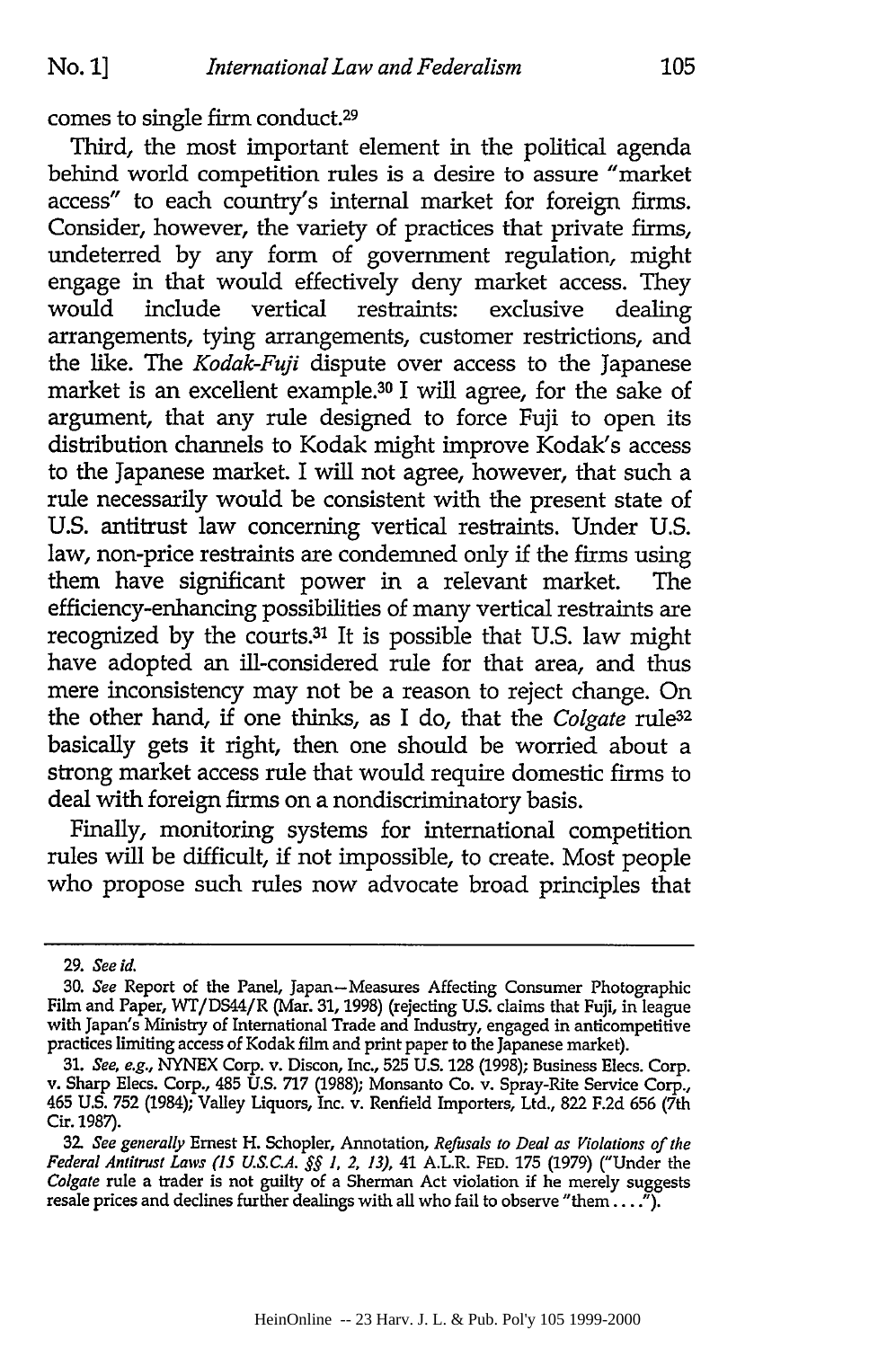will set criteria that all WTO members must meet-something along the lines of the Trade Related Aspects of Intellectual Property ("TRIPs") agreement.33 They also note that the United States, Canada, Europe (both the EU and individual European countries), Japan, Australia, Mexico, and many other countries already have laws on the books that meet any rules that would be negotiated. The real problem has been ensuring that rules on paper are enforced in practice. How will the WTO do that? Suppose, for example, that a third country takes issue with the settlement Intel reportedly reached with the Federal Trade Commission (a settlement about which I know virtually nothing and about which I am not expressing a substantive opinion). By many definitions, Intel has significant market power. How would a WTO panel decide whether the FTC should have accepted the settlement? Are we willing to give the WTO subpoena power, or will it supervise antitrust cases on the basis of some kind of agreed record? Who would be authorized to agree to the record? No one has offered satisfactory answers to these questions, and that is reason enough at this stage to reject the idea of negotiating a framework for competition policy within the WTO.

# *B. Theoretical Reasons for Keeping Competition Rules out of the WTO*

The following objections to the internationalization of competition law are theoretical in nature. They assume, for the sake of argument, that everyone is willing to agree on sound principles of competition law, that ideas of market access and internationalizing the Robinson-Patman Act are abandoned, and that some answer to the monitoring problem can be reached.34 Even in this perfect world, do we need or want international competition regulation?

106

<sup>33.</sup> *See, e.g.,* Agreement on Trade-Related Aspects of Intellectual Property Rights, Apr. 15, 1994, Marrakesh Agreement Establishing the World Trade Organization, Annex **1C,** LEGAL **INSTRUMENTS-RESULS** OF **THE URUGAY** ROUND vol. 31; **33** I.L.M. **81** (1994).

<sup>34.</sup> That answer might be to forego monitoring, except to the extent that each country's laws could be reviewed for adequacy under the WTO's standards. This form of monitoring would be of little consequence concerning core antitrust laws, but it could help significantly **if** we broaden the inquiry to include the competitive consequences of different regulatory regimes.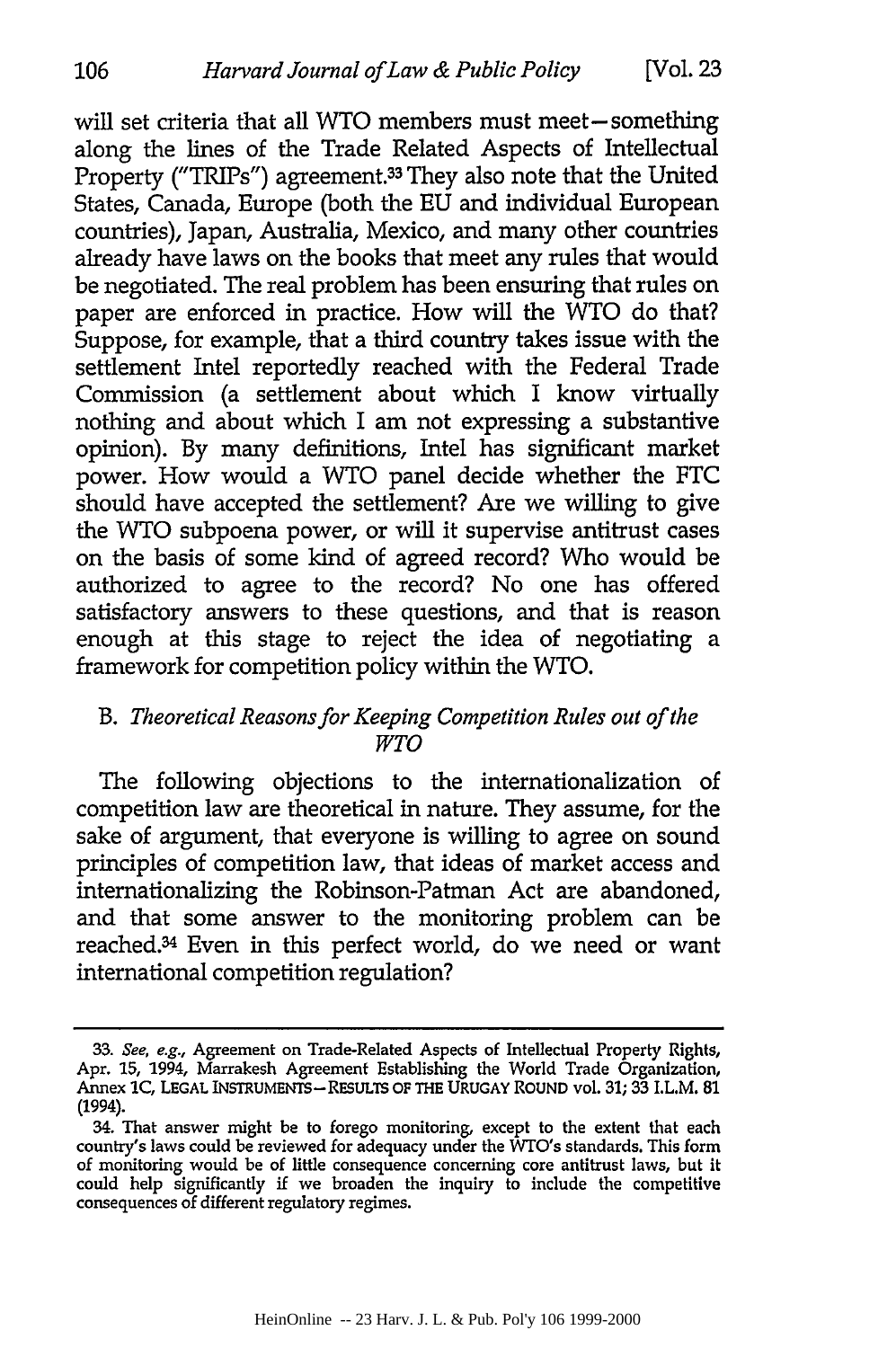First, the burden of proof should lie with those who advocate international rules for the same reasons that the need for federal versus state regulation in the United States must be justified and the same reasons expressed in the European doctrine of subsidiarity.35 That is, if the job can be done at a more democratically accountable level, a level that is better able to fine-tune the system to local needs and easier to change as new learning occurs, it should be done at that level.'

Second, it is not enough to emphasize that commerce is international to make the case for international competition rules. We do not have international taxation rules, international rules governing securities exchanges, or international labor codes.36 Given that the ratio of trade to GDP world-wide is somewhere near 25 percent, the question should be how best to devise a system that will respond to that 25 percent, or 33 percent, or 50 percent, assuming continued substantial growth as well as the balance of domestic economic activity. International rules provide one option, but coordinated enforcement of domestic law is another possibility. Such coordination is what we do with most areas of criminal law as well as securities law.37 The burden is on those who argue for the internationalization of competition rules to show why coordinated enforcement of domestic laws would not work in the context of competition law.

Third, the externalities created by differences in competition laws around the world may not be serious enough to warrant the internationalization of the law in this field. Do statetolerated export cartels inflict such significant economic damage on countries receiving those goods that they could not address the damage under their own antitrust laws sufficiently

**<sup>35.</sup>** "Subsidiarity" refers to the principle that all regulation should take place at the most local levels of government, unless there is a justification for doing otherwise. *See* Diane P. Wood, *1996 Kormendy Lecture Series: Regulation in the Single Global Market: From Anarchy to World Federalism?,* **23 OHIO N.U.** L. REV. **297,305 (1996).**

**<sup>36.</sup>** At least not at the moment, that is. Labor codes constitute another area of potential WTO interest.

**<sup>37.</sup>** For example, this kind of cooperation is often needed in criminal law enforcement activities related to organized crime and the drug trade. *See* Frank **S.** Shyn, *Internationalization of the Commodities Market: Convergence of Regulatory Activity,* **9** AM. **U. J.** INTL L. **& POL'Y 597** (1994) (discussing international coordination in the securities industry); *see also* Lisa **A.** Barbot, Comment, *Money Laundering: An International Challenge,* 3 TUL **J.** INT'L **&** COMP. L. **161 (1995).**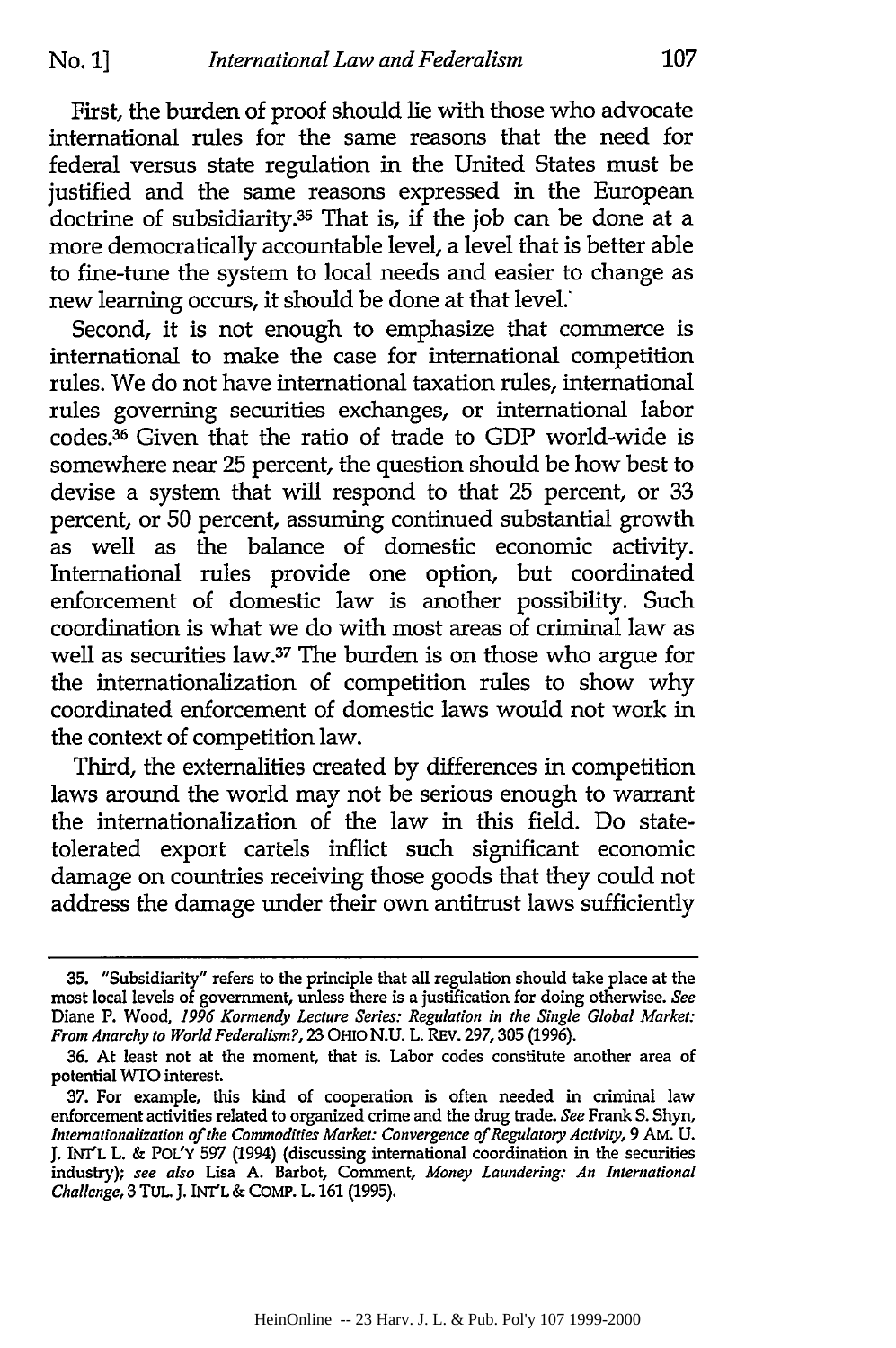to protect their own consumers? Is there really a problem with unfair treatment in the enforcement of antitrust laws—that is, would United States authorities treat a merger between two United States companies differently from a merger between a Brazilian company and a United States company? Answers to such questions are needed before any massive efforts at internationalization begin.

Finally, are antitrust laws really being used as cynical tools of national industrial policy rather than as a means of ensuring that economically inefficient transactions are prevented? Does this explain why the FTC gave the green light to the Boeing-McDonnell Douglas merger?38 If so, then maybe antitrust law deserves to be categorized with other protectionist, nontariff barriers. In my experience, however, this scenario has not materialized with respect to U.S. antitrust law because of the professionalism of the federal enforcement agencies and because politically independent federal judges possess the final decisionmaking power.

In sum, I believe that more investigation must be made into both the degree and nature of the harm currently inflicted by the diversity of antitrust laws around the world. Furthermore, more attention must be paid to the question whether these problems would be solved by adopting international principles. Although a strong case can be made for international harmonization of various regulatory regimes (such as the rules for the telecommunications industry, where state action continues to be a concern), I believe that it has not been made for the quite different proposition that we need consistent international rules to regulate private business behavior.

# II. THE REACH OF ANTITRUST REGULATION

I will say much less about this aspect of the panel's topic because much has already been written.39 Once upon a time,

*<sup>38.</sup>* See In re Boeing Company/McDonnell Douglas Corp., FTC, file no. **971-0051** (July **1, 1997)** (statement of Chairman Robert Pitofsky and Commissioners Janet D. Steiger, Roscoe B. Starek III & Christine A. Vamey) (approving the Boeing-McDonnell Douglas merger).

*<sup>39.</sup>* See **SPENCER WEBER** WALLER, 2 ANTITRUST **AND** AMERICAN **BUSINESS** ABROAD *§§* 21.1-.34 **(3d** ed. 1997) (providing a helpful introduction to this vast literature).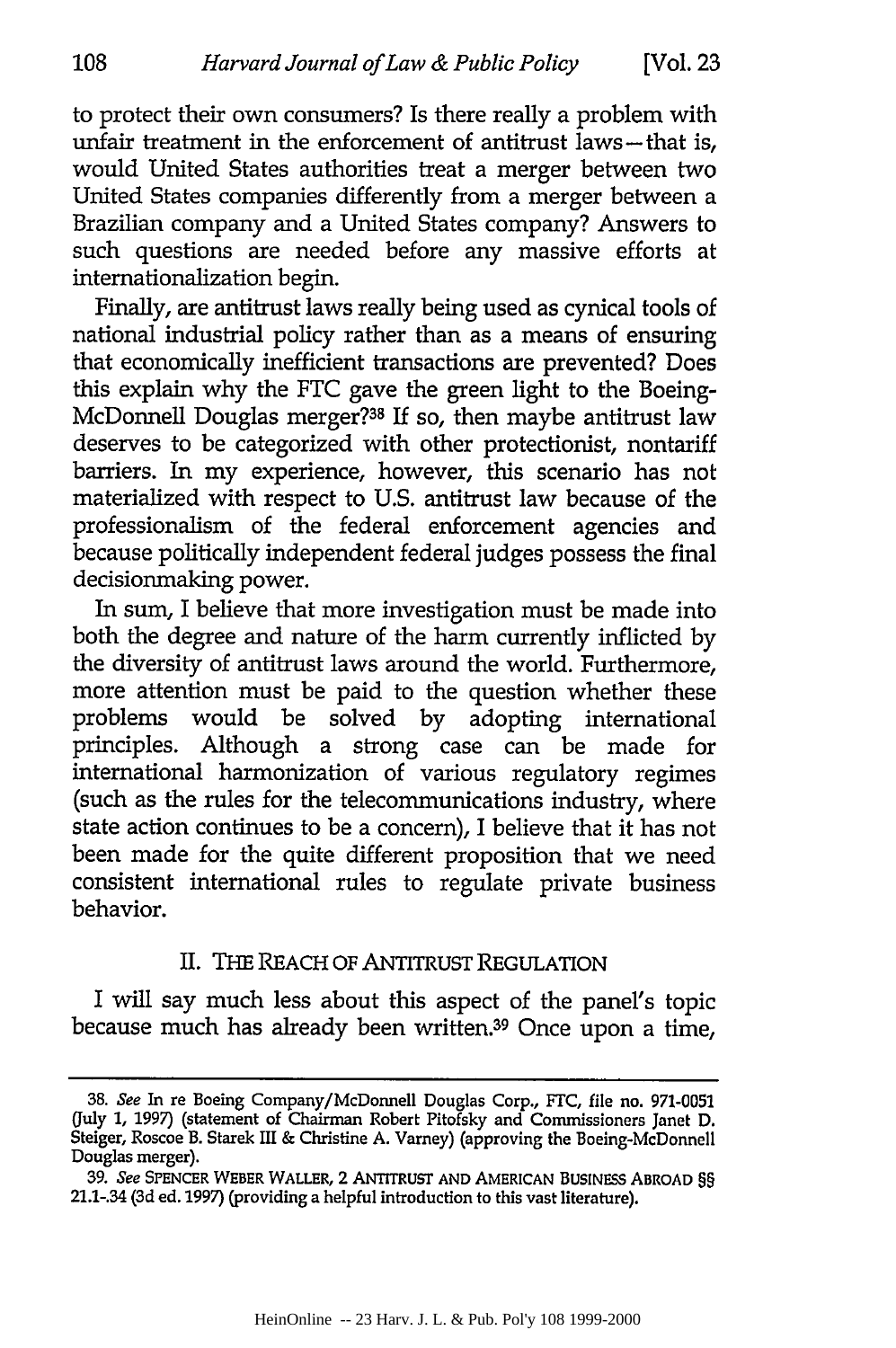one could have stated that the United States advocated "extraterritorial" antitrust regulation, though other countries abhorred it. Today, the situation is different. Currently, most major antitrust agencies around the world agree that they have jurisdiction to combat any practices, anywhere in the world, that have a direct, substantial, and reasonably foreseeable effect on their domestic markets.40 Some refer to practices that are being "implemented" within their own markets; some refer to practices that target their domestic markets. The terminology does not matter. The key point is that this level of agreement on the proper scope of national regulation could, if it were acknowledged everywhere, resolve most competitive problems of an international scope by using exclusively national mechanisms.

Here, in a nutshell, is how I see things working out. First, everyone would agree that national jurisdiction covers both persons and transactions that are physically within the country's boundaries as well as transactions that occur outside their boundaries that have an intended effect within their countries. Second, countries would agree-on a reciprocal basis, if necessary-to assist one another in gathering evidence of suspected antitrust violations. This approach might be complicated, however, by the facts that a few countries use private actions extensively, several others recognize them but do not use them much, and most countries have created a monopoly of antitrust enforcement in their government agency. If assistance occurred only in government-togovernment cases, there would be a certain imbalance for the countries that use private actions. Nonetheless, that would be an important start, and it is one that the United States tried to foster when Congress passed the International Antitrust Enforcement Assistance Act in 1994.41 Third, countries would

<sup>40.</sup> *See, e.g.,* RESTATEMENT (THIRD) OF **THE FOREIGN** RELATIONS LAW OF THE UNITED STATES § 402 (1987).

<sup>41.</sup> Pub. L. No. 103-438, § 2,108 Stat. 4597 (codified at 15 U.S.C. §§ 6201- 6212 (1994)). Under the Act, the Antitrust Division of the Department of Justice and the FTC will be allowed to cooperate with foreign antitrust authorities to obtain investigative information. Prior to the Act, such disclosures violated the confidentiality provisions in the Antitrust Civil Process Act, the **FTC** Act and grand jury secrecy rules. *See generally* Antitrust: Clinton Signs Bill to Help Enforcers Obtain Foreign-Located Antitrust Evidence, Daily Rep. for Executives (BNA) (Nov. 3, 1994,) (announcing passage and